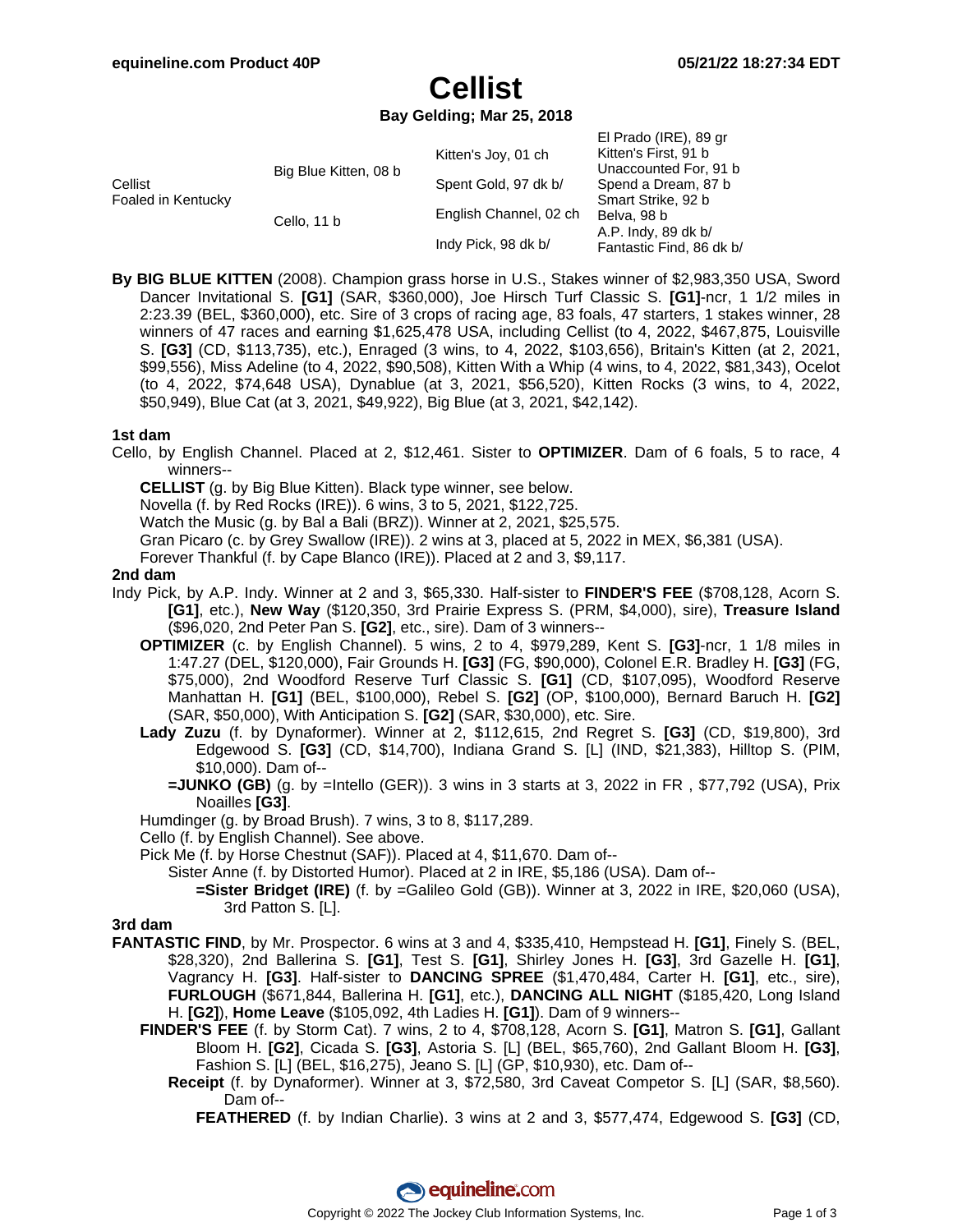## **Cellist**

### **Bay Gelding; Mar 25, 2018**

- \$91,140), 2nd American Oaks **[G1]** (SA, \$80,000), Starlet S. **[G1]** (LRC, \$70,000), Lake George S. **[G2]** (SAR, \$40,000), 3rd Frizette S. **[G1]** (BEL, \$50,000). Dam of--
- **FLIGHTLINE** (c. by Tapit). 3 wins in 3 starts at 3, 2021, \$259,800, Runhappy Malibu S.

```
[G1] (SA, $180,000).
```
- Spare Change (f. by Bernardini). Winner at 2, \$49,780. Dam of--
	- **Roman Centurian** (c. by Empire Maker). Winner at 3 and 4, 2022, \$119,420, 2nd Robert B. Lewis S. **[G3]** (SA, \$20,000).
	- **Storie Blue** (f. by Empire Maker). Winner at 3, \$76,990, 3rd Santa Ysabel S. **[G3]** (SA, \$12,000).
- **New Way** (c. by Danzig). 5 wins, 3 to 5, \$120,350, 3rd Prairie Express S. (PRM, \$4,000). Sire.
- **Treasure Island** (c. by Danzig). Winner at 2 and 3, \$96,020, 2nd Peter Pan S. **[G2]**, 3rd Withers S. **[G2]**. Sire.
- Dream Time (f. by Storm Cat). 3 wins at 2 and 3, \$95,616. Dam of--
	- **SHADOW ROCK** (g. by Distorted Humor). 13 wins, 3 to 8, \$437,130, Honor the Hero S. (CBY, \$30,000), 3rd Frontier Utilities Turf Sprint S. (HOU, \$8,250).
	- Ultimate Life (f. by A.P. Indy). Placed at 2, \$7,433. Dam of--
		- **=Uwe Seeler (ARG)** (c. by Freud). 2 wins at 3 in PER, 2nd Clasico Luis Olaechea du Bois **[G3]**.
- Indy Pick (f. by A.P. Indy). See above.
- Grand Gala (f. by Dixieland Band). Winner at 4, \$24,840. Dam of--
	- Curly Sue (f. by Tiznow). Placed at 3, \$5,120. Dam of--
		- **=DONA TRUE (ARG)** (f. by Yes It's True). 7 wins at 3 and 4 in ARG, \$36,697 (USA), Condesa **[G3]**, 2nd La Troienne [L], 3rd Olavarria **[G3]**.
- Tax Ruling (g. by Dynaformer). 8 wins, 5 to 10, \$469,315. Set ncr at Shawan Downs, about 3 miles in 6:22.80.
- Inquisitive (g. by Giant's Causeway). Winner at 4 and 5, \$95,707.
- Treasure Cay (c. by Private Account). 4 wins, 3 to 5, \$94,285. Sire.
- Gracious Living (f. by Pleasant Colony). Placed at 4, \$27,240. Producer.
- Freedom of Speech (f. by Danzig). Unraced. Dam of--
	- **T. D. VANCE** (g. by Rahy). 9 wins, 2 to 7, \$576,959(USA), National Museum of Racing Hall of Fame S. **[G2]** (SAR, \$90,000), Toronto Cup H. [L] (WO, \$96,750(CAN)), Bryan Station S. [L] (KEE, \$93,000), Troy S. [L] (SAR, \$49,020), Eight Thirty S. (DEL, \$33,120), etc.
	- **Bergerac** (g. by Rahy). 5 wins, 3 to 6, \$261,698(USA), 2nd Commonwealth S. **[G2]** (KEE, \$35,000), Franklin-Simpson Mile S. (KD, \$9,600), 3rd Bold Venture S. **[G3]** (WO, \$16,500(CAN)).
	- **Philippe** (c. by Mineshaft). Winner at 2 and 3, \$127,267, 2nd Speightstown Kentucky Cup Sprint S. **[G3]** (TP, \$18,800), Bachelor S. [L] (OP, \$15,000), Hansel S. (TP, \$9,600).

### **4th dam**

- **BLITEY**, by Riva Ridge. 8 wins at 3 and 4, \$297,746, Maskette S.**-G2**, Test S.**-G2**, Twilight Tear S., Imp S., Ballerina S., 2nd Ruffian H.**-G1**, Hempstead H.**-G2**, Promise H., etc. Half-sister to **THE LIBERAL MEMBER** (\$324,012, Brooklyn H.**-G1**, etc.). Dam of 12 winners, including--
	- **DANCING SPREE** (c. by Nijinsky II). 10 wins, 3 to 5, \$1,470,484, Carter H. **[G1]**, Breeders' Cup Sprint **[G1]**, Suburban H. **[G1]**, True North H. **[G2]**, Churchill Downs H. [L] (CD, \$38,253), Gulfstream Sprint Championship H. [L] (GP, \$30,000), 2nd NYRA Mile H. **[G1]**, Whitney H. **[G1]**, etc. Sire.
	- **FURLOUGH** (f. by Easy Goer). 8 wins, 3 to 5, \$671,844, Ballerina H. **[G1]**, Distaff Breeders' Cup H. **[G2]**, Honorable Miss H. **[G3]**, 2nd Ruffian H. **[G1]** twice, Delta Air Lines Top Flight H. **[G2]** twice, Vagrancy H. **[G3]**.
		- **HAPPY HUNTING** (c. by Seeking the Gold). 6 wins, 4 to 6, \$281,917, Aqueduct H. **[G3]** (AQU, \$66,000), 3rd Westchester H. **[G3]** (BEL, \$10,880), Brandywine S. [L] (DEL, \$11,000). Sire.
		- **PARDON** (f. by Elusive Quality). 4 wins at 3 and 4, \$108,908, Decoration Day H. [L] (MNR, \$46,500).
	- **FANTASTIC FIND** (f. by Mr. Prospector). Black type winner, see above.
	- **DANCING ALL NIGHT** (f. by Nijinsky II). 4 wins at 3 and 4, \$185,420, Long Island H. **[G2]**.
	- **Home Leave** (f. by Alydar). 5 wins at 4 and 5, \$105,092, 4th Ladies H. **[G1]**.
		- **EXTEND** (f. by Unbridled's Song). 7 wins, 2 to 4, \$436,856, Ontario Matron H. [L] (WO, \$80,625(CAN)), Belle Mahone S. [L] (WO, \$63,000(CAN)), Stage Door Betty H. [L] (CRC,